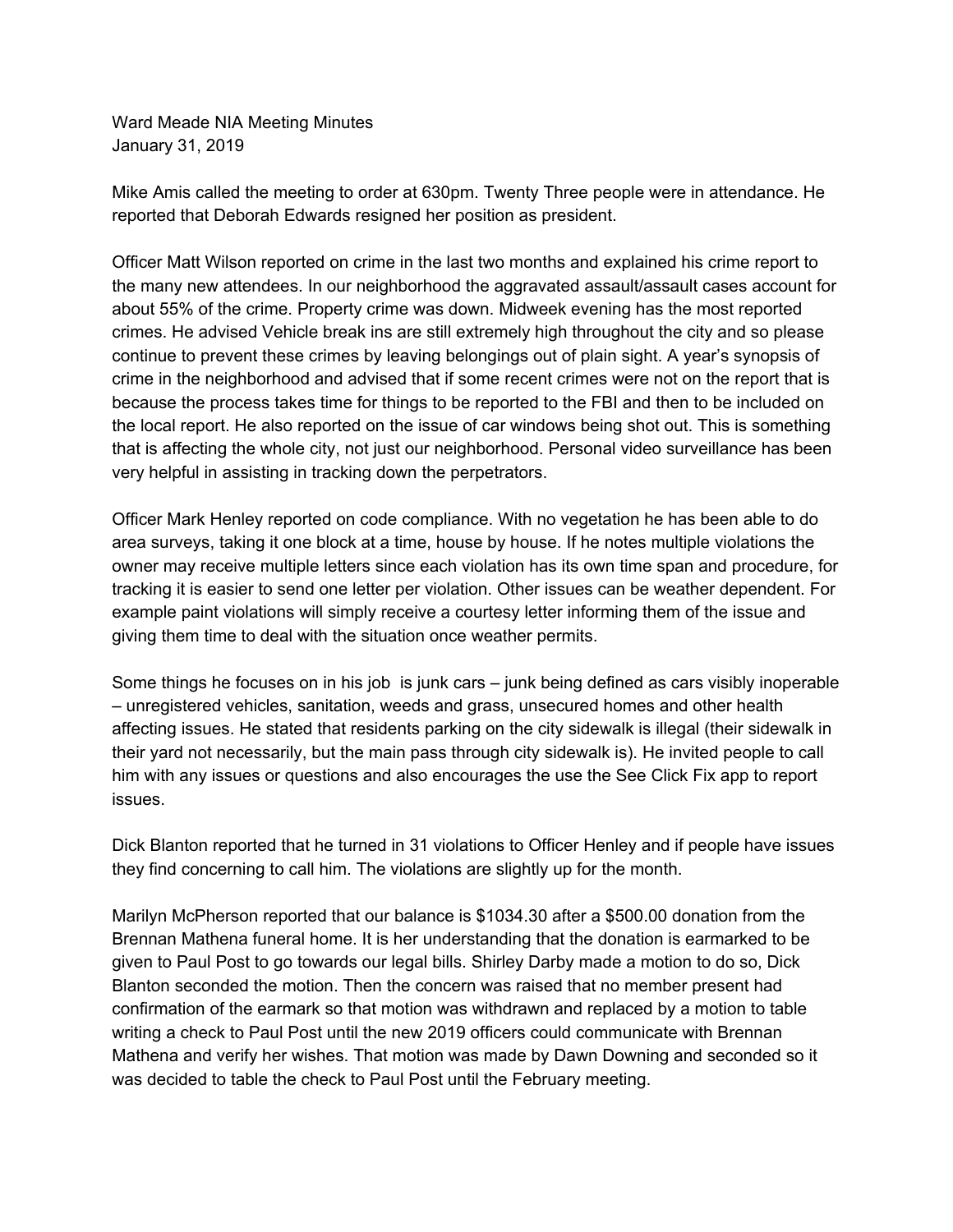Marilyn also reported that the money from the chili feed that was given to Doorstep was placed into their general fund. She read the acknowledgement letter from Doorstep to the members present.

Denise Petet reported that there was no CAC meeting in January so nothing to report.

Elizabeth Johnson was not present so there was no police liaison report.

Karen Hiller was not present so there was no city council report.

Ivan Greuter was not present so there was no West Side Baptist Church report.

Shirley Darby gave the Friends of Ward Meade report. The Sheldon Study is in its final phase and the board approved the budget for several display cases and a wall mounted TV for an informative video loop.

The school's interior has been painted and looks fresh. The exterior will be painted in the spring. The mansion porch rebuild has begun.

There is a need for gate volunteers for Tulip Time. It has been noted that few attendees donate if there is no one at the gate so a presence is helpful to encourage the fundraising. This is important since the admission fees fund the next year's purchase of bulbs.

Tulips at Twilight will feature new designs including hyacinths and crocuses. The Tulips at Twilight Uncorked has been shelved due to complications with the serving of alcohol.

The botanical garden has several new plant labels, some for new plants others to replace labels that have disappeared over the year.

Shawnee County Parks and Rec has purchased a new bandshell and it is hoped it will be used for the weekend music at Tulips at Twilight.

The old business of a Sumner update was that there was no update.

The new business of the elections occurred. Mike Amis read the requirements to hold the positions and the expectations of the positions.

Dick Blanton nominated Dawn Downing as president. Dawn accepted the nomination and there was no other candidate.

Mike Amis was nominated at Vice President. He accepted and there were no other candidates.